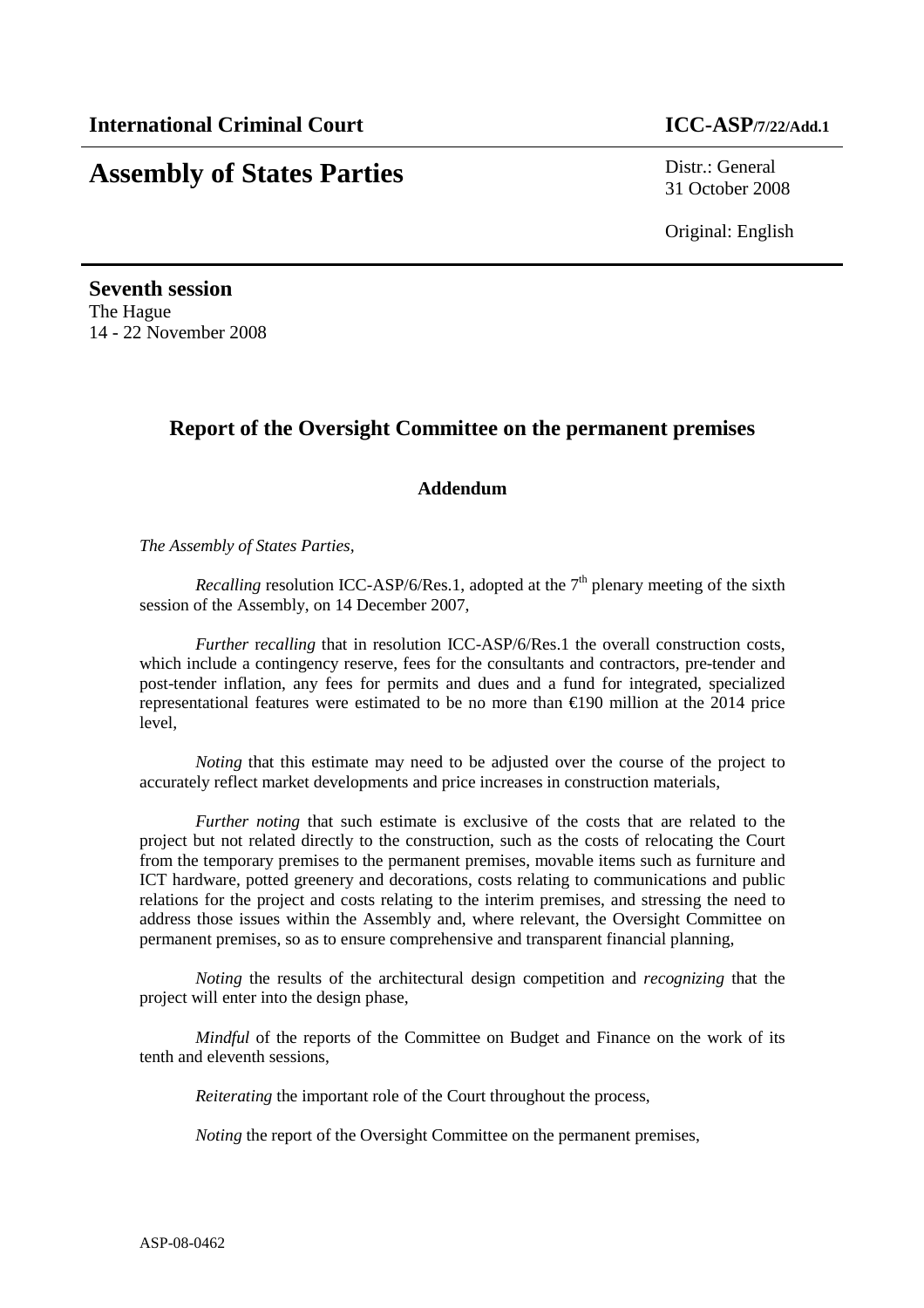ICC-ASP/7/22/Add.1 Page 2

 $\overline{a}$ 

*Welcoming* the appointment of the Project Director and *recalling* his leading role in the overall management of the project and his responsibility for meeting the project's goals, timelines and costs, and quality requirements, as provided in resolution ICC-ASP/6/Res.1,

*Recalling* that the financial administration of the Court is governed by the Financial Regulations and Rules of the Court and that the Registrar, as principal administrative officer of the Court, is responsible and accountable for ensuring that the Financial Regulations and Rules are administered in a coherent manner throughout the Court,

 *Noting* that the internal and external audit arrangements of the Court are applicable to the project,

1. *Requests* the Project Board, in its negotiations with the prize-winners of the architectural design competition, to observe the procedure for awarding a contract contained in annex I to this resolution, and to submit its recommendations to the Oversight Committee for its consideration and agreement, prior to the signature of the contract by the Registrar;

2. *Accepts* those elements of the offer of the host State contained in the letter dated 25 January 2006 from the Minister of Foreign Affairs of the host State to the President of the Assembly of States Parties relating to the provision of a loan of up to a maximum of  $\epsilon$ 200 million, to be repaid over a period of 30 years at an interest rate of 2.5 per cent, on the basis of annex II to this resolution; $<sup>1</sup>$ </sup>

3. *Welcomes* the offer of the host State, in the event of the €200 million not being fully utilized at the end of the project, to reduce the amount of the loan to be repaid with an amount that corresponds to 17.5 per cent of the non-utilized part, as a subsidy in accordance with annex II;

4. *Requests* that the Oversight Committee continue to consider alternative sources of financing;

5. *Requests* the Registrar, to negotiate with the host State the relevant agreements for the implementation of the loan referred to in paragraph 2, in accordance with the criteria referred to in annex II to this resolution, and to submit them to the Oversight Committee for approval;

6. *Invites* States Parties to consider making a one-time payment equal to their share in the value of the total estimated overall construction costs, subject to an adjustment once the final cost of the project is determined, and *agrees* that these States will not be assessed for the accrued interest and the repayment of the host State loan to the extent that they have contributed to the project through one-time payments;

7. *Requests* States Parties to inform the Registrar, in accordance with annex III, of their decision to select the option of a one-time payment of their assessed share by 30 June 2009;

8. *Decides* that States Parties not opting for a one-time payment shall be assessed annually for the payment of interest and for the repayment of the host State loan, according to the scale of assessments to the Court's regular budget applicable at the time of the assessment.

 $<sup>1</sup>$  The operative paragraphs on the issue of financing are subject to further consideration.</sup>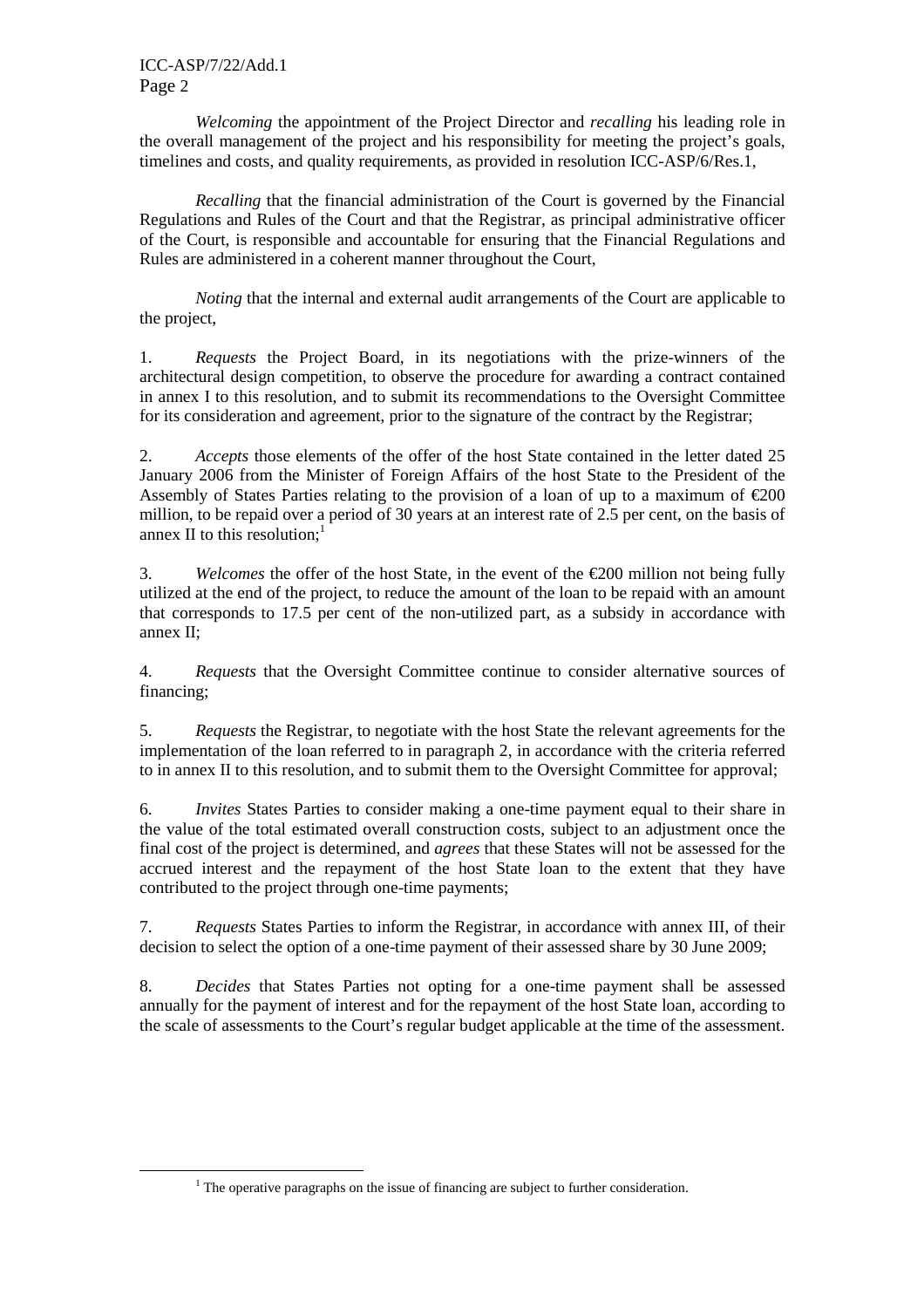9. *Requests* the Oversight Committee to continue exercising its functions in accordance with resolution ICC-ASP/6/Res.1 and, specifically, to:

- (a) Prepare, in consultation with the Project Board, a detailed financing mechanism that combines the use of the loan referred to in paragraph 2 of this resolution, the possibility for States Parties to make one-time payments, and other possible sources of financing;
- (b) Prepare a mechanism for States Parties to make one-time payments, taking into account the principles contained in annex III; and
- (c) Submit proposals for scheduling one-time payments, so as to start receiving such payments as of 2010 but not later than 2012;

10. *Requests* the Registrar, in this connection, to establish, in accordance with the Financial Regulations and Rules, a special account for the sole purpose of holding one-time payments by States Parties for the permanent premises project;

11. *Decides* to establish, within the ambit of the annual proposed programme budget, a permanent premises budget $2$  for the purpose of:

- (a) Payment, as of the first utilization of the host State loan, of the accrued interest, which will be determined annually and will be included in the proposed programme budget of the following year; and
- (b) Repayment of the host State loan through regular annual instalments, which shall commence after expiration of the leases of the interim premises<sup>3</sup>;

12. *Decides* that all costs relating to the staffing and operation of the Project Director's Office shall be included in the proposed programme budget of the Court, under major programme VII;

13. *Takes note* of the cash-flow scheme contained in annex IV and *requests* the Project Director, in consultation with the Oversight Committee in accordance with resolution ICC-ASP/6/Res.1, to submit annually, for the consideration of the Assembly at its regular session, more detailed estimates of the final cost envelope for the project on the basis of the most recent information, including costs that are related to the project but not directly related to the construction;

14. *Authorizes* the Court, in consultation with the Project Board, to draw on the host State loan to cover costs in relation to the construction of the permanent premises, in accordance with:

- (a) The cash flow scheme included in annex IV, subject to any modifications of the cost estimates that may result in light of paragraph 13 above;
- (b) The guidelines for contracts and expenditures, as reflected in annex V; and
- (c) Any further guidance from the Oversight Committee;

 $\overline{a}$ 

<sup>&</sup>lt;sup>2</sup> See document ICC-ASP/7/CBF.2/7, paragraph 17.

<sup>&</sup>lt;sup>3</sup> At the moment repayment starts, the host State will make a provisional calculation of the subsidy.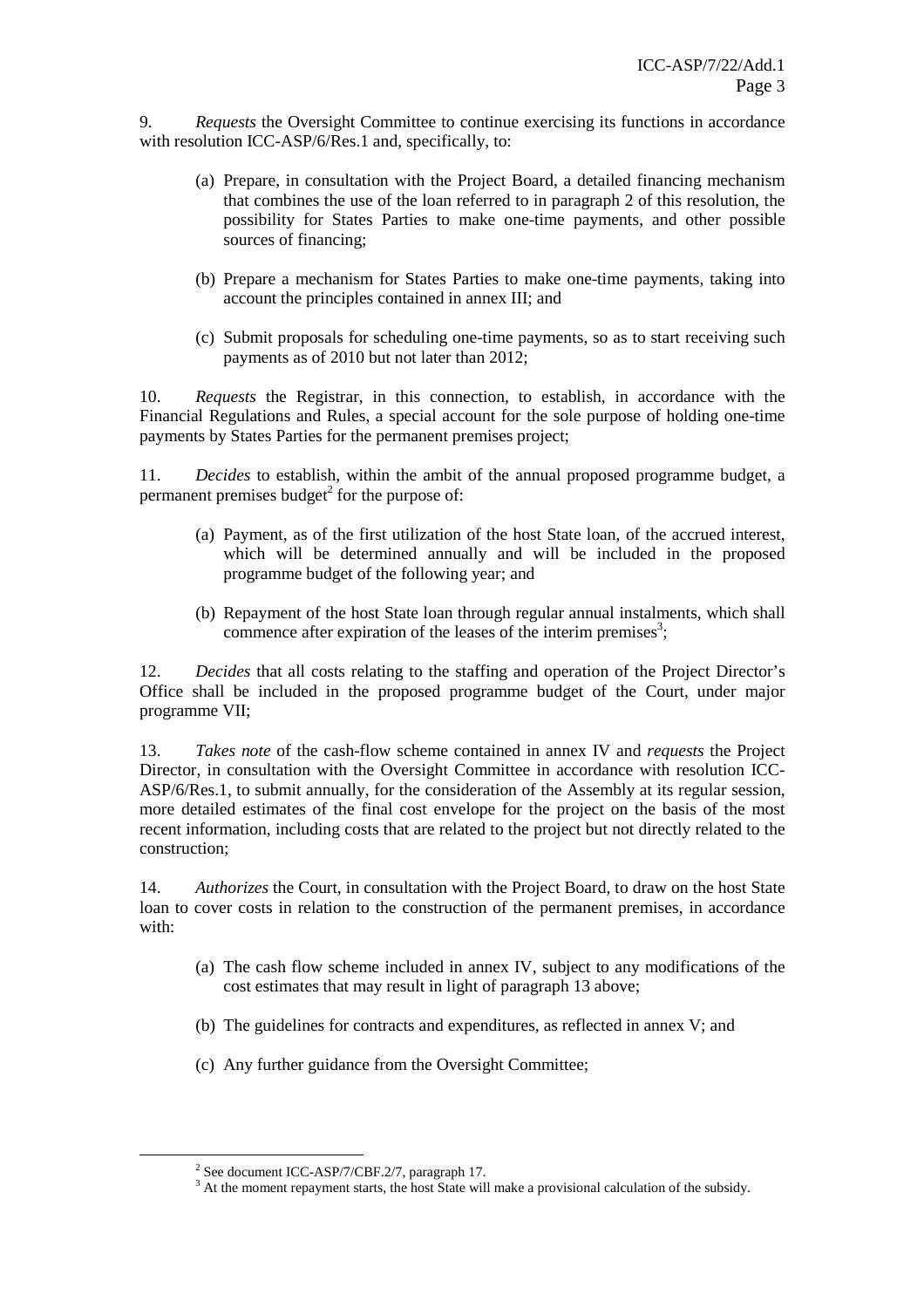15. *Requests* the Project Director to report annually to the Assembly of States Parties, through the Oversight Committee, on the realization of the previous years' estimates and the level of expenditure, and on the costs that are related to the project but not related directly to the construction;

16. *Requests* the Registrar and the host State to prepare the relevant legal and/or contractual agreements between the Court and the host State on the separation of the ownership of the land and of the building, the land lease and the mortgage, and to submit them to the Oversight Committee for approval;

17. *Notes* the progress made by the Court in the development of a project manual which takes into account the provisions of resolution ICC-ASP/6/Res.1, annexes II, III and IV, and *requests* the Project Board to continue to develop the manual and to submit it to the Oversight Committee for approval;

18. *Invites* the Registrar to make operational the trust fund referred to in annex VI of resolution ICC-ASP/6/Res.1 so as to start receiving voluntary contributions and, in that connection, *invites* members of civil society with a proven track record of commitment to the mandate of the Court to consider raising funds for the permanent premises project;

19. *Requests* the Bureau to remain seized of this issue and report back to the Assembly at its next session*.*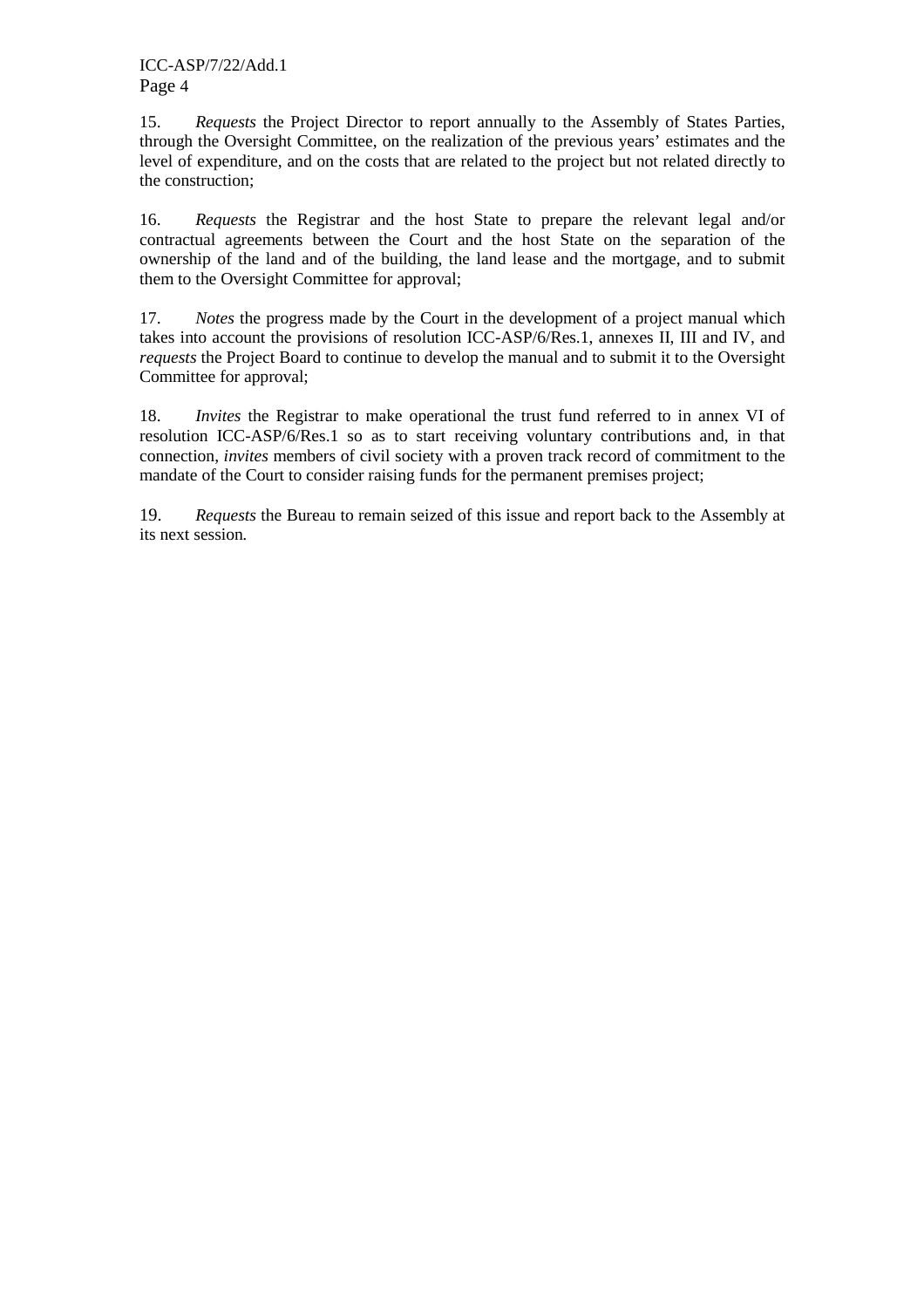#### **Annex I**

#### **Procedure for awarding a contract to the design team**

1. The three prize-winners will be ranked in first, second and third order and will be provided with the recommendations of the Jury and/or additional requirements set by the Court.

2. The three prize-winners will also receive, sufficiently in advance, a concept contract and a questionnaire which will be prepared by the Project Board. The latter will serve to assess, among others, the following:

- (a) Result of the modifications required by the Jury or the Court;
- (b) Strategy for realizing the project in the Netherlands (including the quality of the design team, planning and implementation);
- (c) Costs;
- (d) Fees; and
- (e) Contractual aspects.

3. The three prize-winners will respond to the questionnaire in writing, drawing or sketching and will be invited to participate in an interview that will be conducted by the Project Board and will include a representative of the Court's Procurement Section.

4. The Project Board will evaluate the responses from the three prize-winners, taking into account the result of the architectural design competition and in light of a set of minimum requirements, which will include, but not be limited to, the following:

- (a) *Costs:* Whether the proposed design fits into the estimated budget as referred to in resolution ICC-ASP/6/Res.1. The cost estimation must be transparent and reliable.
- (b) *Compliance with the functional brief:* Whether the design complies with the requirements in terms of functionality, zoning plans, sustainability, etc.
- (c) *Recommendations of the Jury or client:* Whether the recommendations issued by the Jury and/or additional requirements set by the Court are accepted/implemented.
- (d) *Planning:* Whether finalization of the executive design fits into the planning of the project in terms of timelines and delivery.
- (e) *Fee offer:* Whether the estimated fees are proportionate to the project, reasonable and clear.
- (f) *Draft contract:* Whether the architect accepts the draft contract and the conditions therein to a reasonable extent as a basis for the negotiation.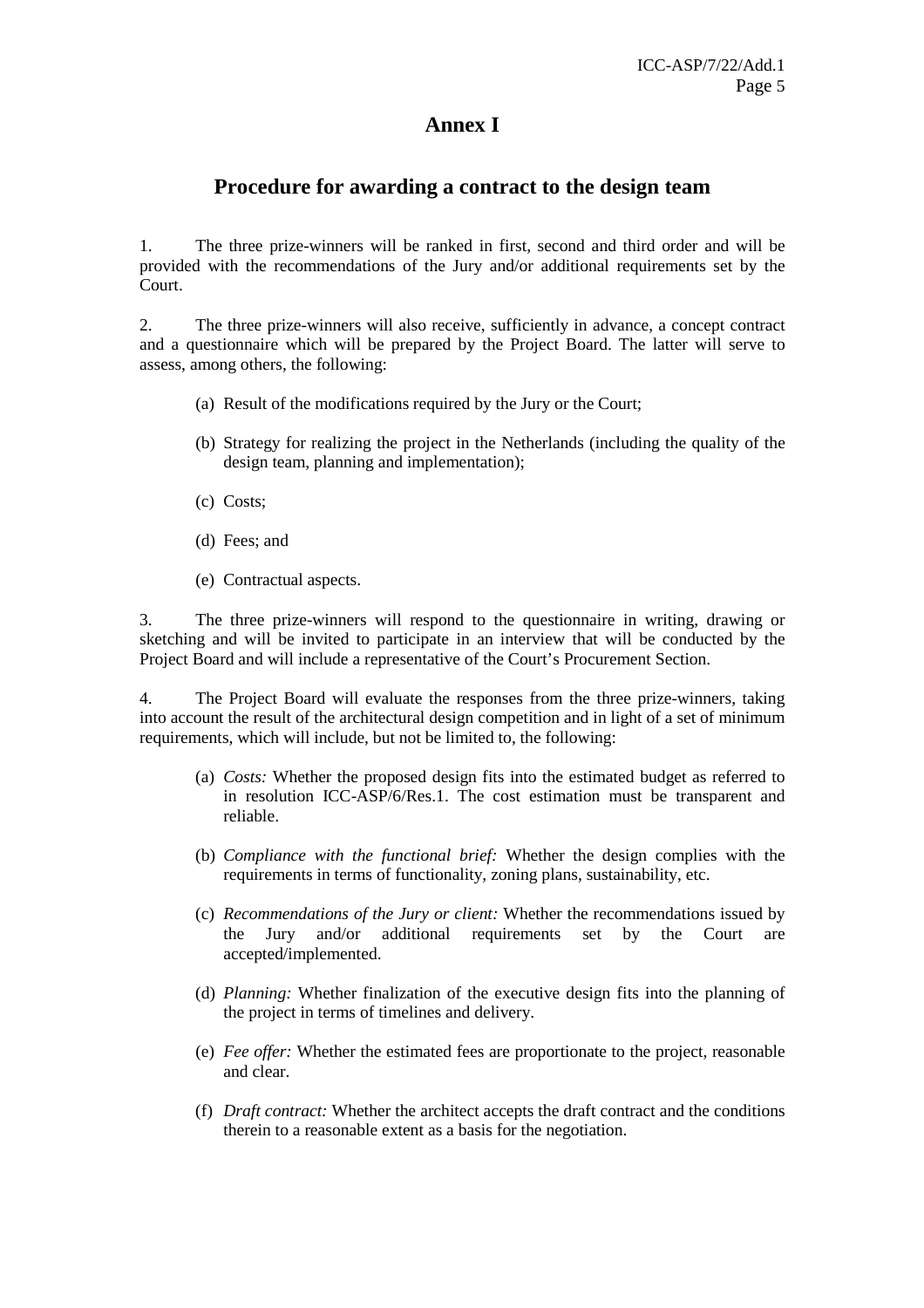- 5. Once the evaluation is completed, the Project Board will refer its findings and recommendations to the Oversight Committee for a final decision.
- 6. Once the decision for awarding the contract is taken, the Project Board will negotiate the terms and conditions of the contract with the selected design team. The agreement of the Oversight Committee shall be necessary prior to the signing of the contract between the Court and the design team.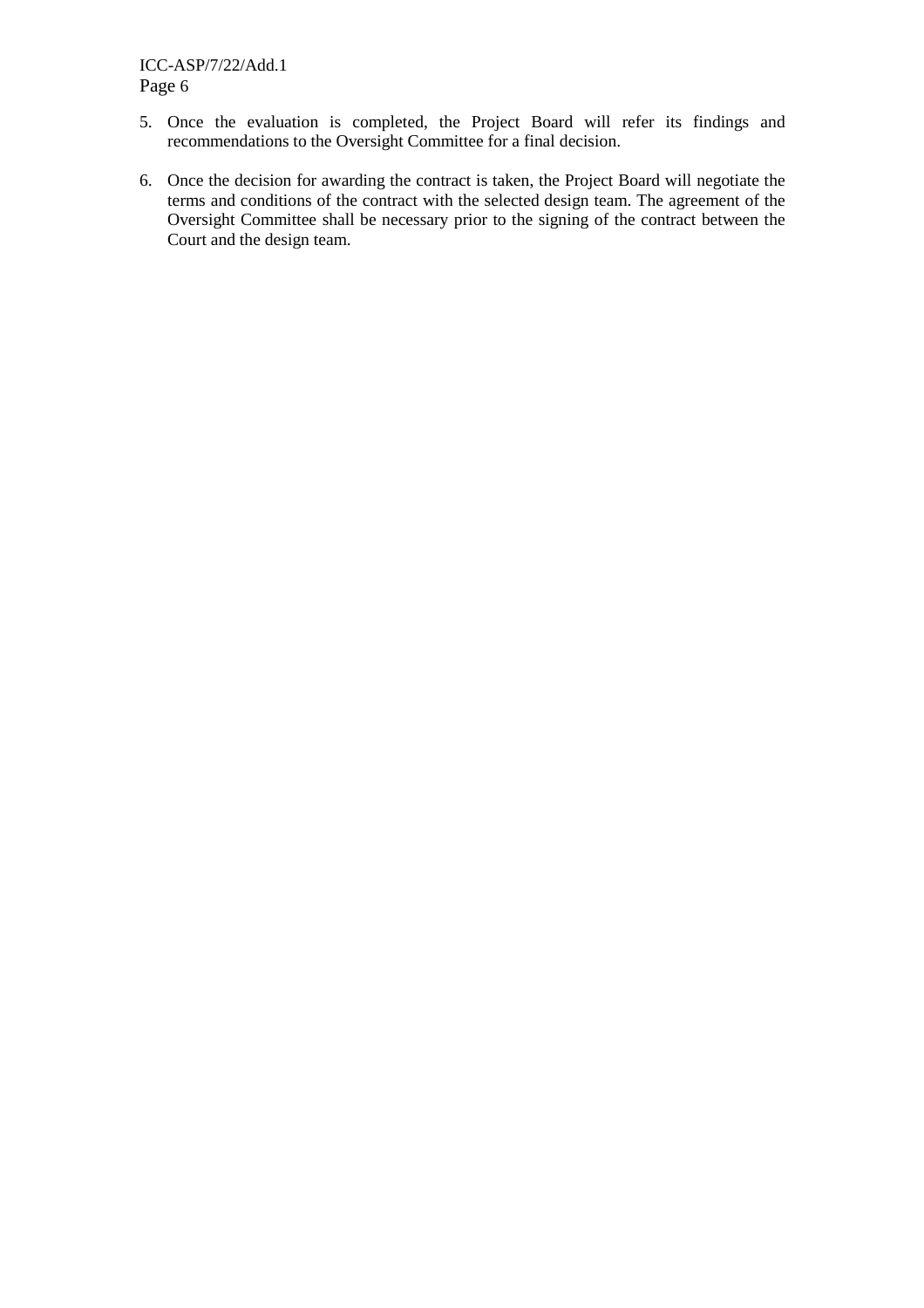#### **Annex II**

#### **Criteria applicable to the agreement on the loan**

 The agreement with the host State regarding its offer to provide a loan for the permanent premises project will stipulate that:

(a) A loan of up to a maximum of  $\epsilon$ 200 million will be provided to the Court by the host State, to be repaid over a period of 30 years at an interest rate of 2.5 per cent.

(b) The agreement does not create for the Court any legal obligation to borrow the full amount (i.e.  $\epsilon$ 200 million) from the host State or in any way restrict the Court's discretion in deciding on the amount that is to be borrowed.

(c) The agreement does not in any way restrict the authority and discretion of the Court to seek funds for the same purposes from any other source if the Court chooses to do so.

(d) In the event of the  $\epsilon$ 200 million not being fully utilized at the end of the project, the host State will reduce the amount of the loan to be repaid by an amount that corresponds to 17.5 per cent of the non-utilized part of the loan.

(e) Interest is to be paid annually, as of the first utilization of the host State loan.

(f) Repayment of the loan, through regular annual instalments, will commence after expiration of the leases of the interim premises.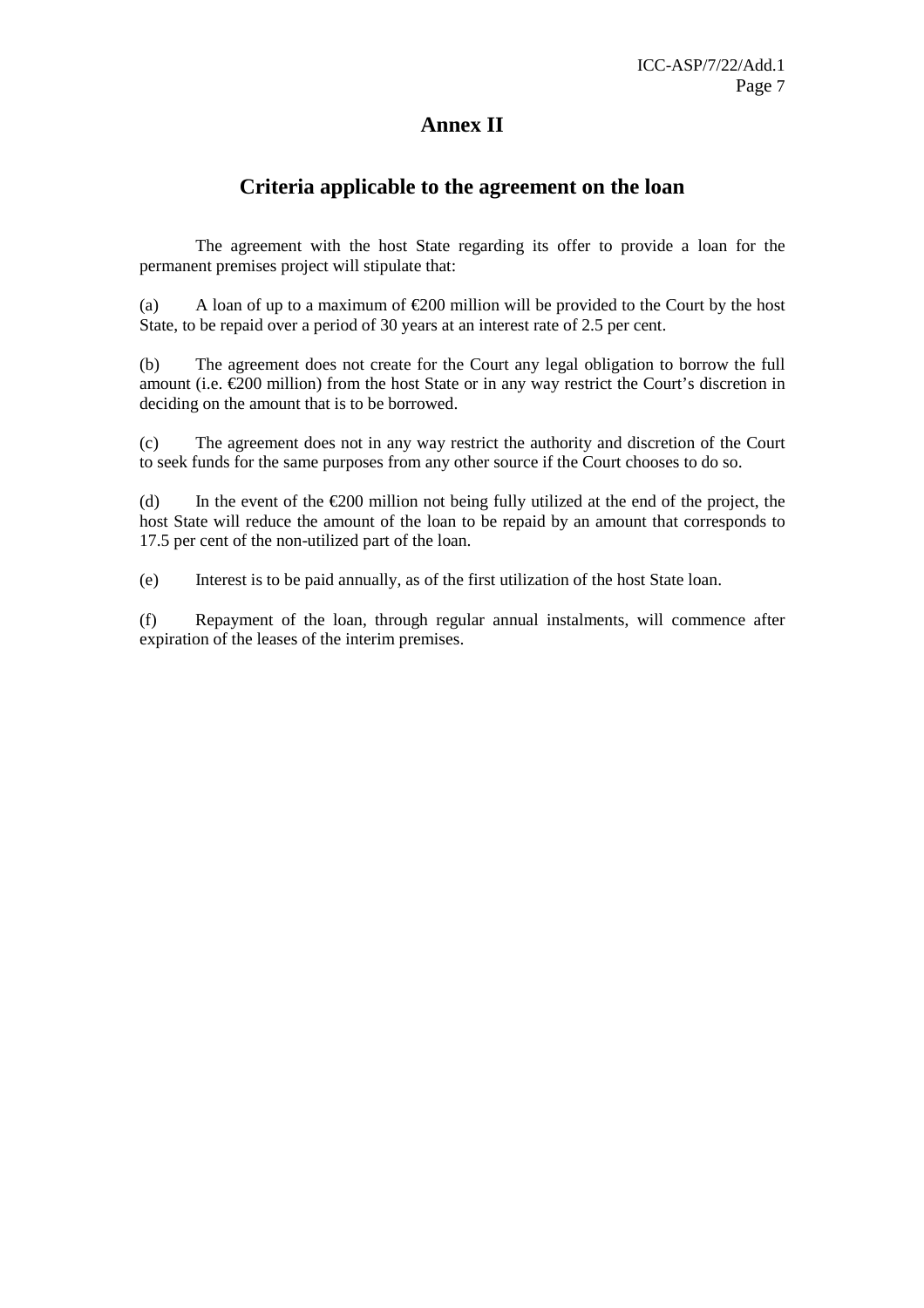## **Annex III**

#### **Principles for one-time payments of the assessed share**

1. States Parties will inform the Registrar of their decision to select the option of onetime payment of their assessed share by 30 June 2009, including whether they would prefer paying in one, two or three instalments.

2. States that deposit their instrument of ratification or accession to the Rome Statute before 30 June 2009 will be entitled to opt for the one-time payment, as long as they inform the Registrar of their decision to do so by that date, as provided for in paragraph 7 of this resolution and this annex, notwithstanding the date upon which the Statute enters into force for that State.

3. States Parties not opting for a one-time payment shall be assessed annually for the payment of interest and for the repayment of the host State loan, according to the scale of assessments to the Court's regular budget applicable at the time of the assessment.

4. The Registrar will inform States Parties wishing to make a one-time payment, as soon as possible, of their assessed share, based on the most recent estimates of the final cost envelope referred to in paragraph 13 of the resolution.

5. One-time payments shall be subject to an adjustment once the final cost of the project and the amount of the host State subsidy are known.

6. One-time payments shall be held in a special account and utilized to fulfil payment obligations relating to the construction of the permanent premises.

7. The adjustment referred to in paragraph 6 of this resolution and in this annex will be the difference, in favour or against, between the one-time payment made by each State Party during the project and the definitive one-time payment calculated at the end of the project. For such purposes, definitive one-time payments will:

- (a) Take into account the scale of assessments to the Court's regular budget applicable at the time the final cost envelope of the project is determined;
- (b) Apply the reduction on the amount of the loan provided by the host State, as described in paragraph 3 and annex II of this resolution; and,
- (c) Apply any voluntary contribution received, as foreseen in paragraph 18 of this resolution.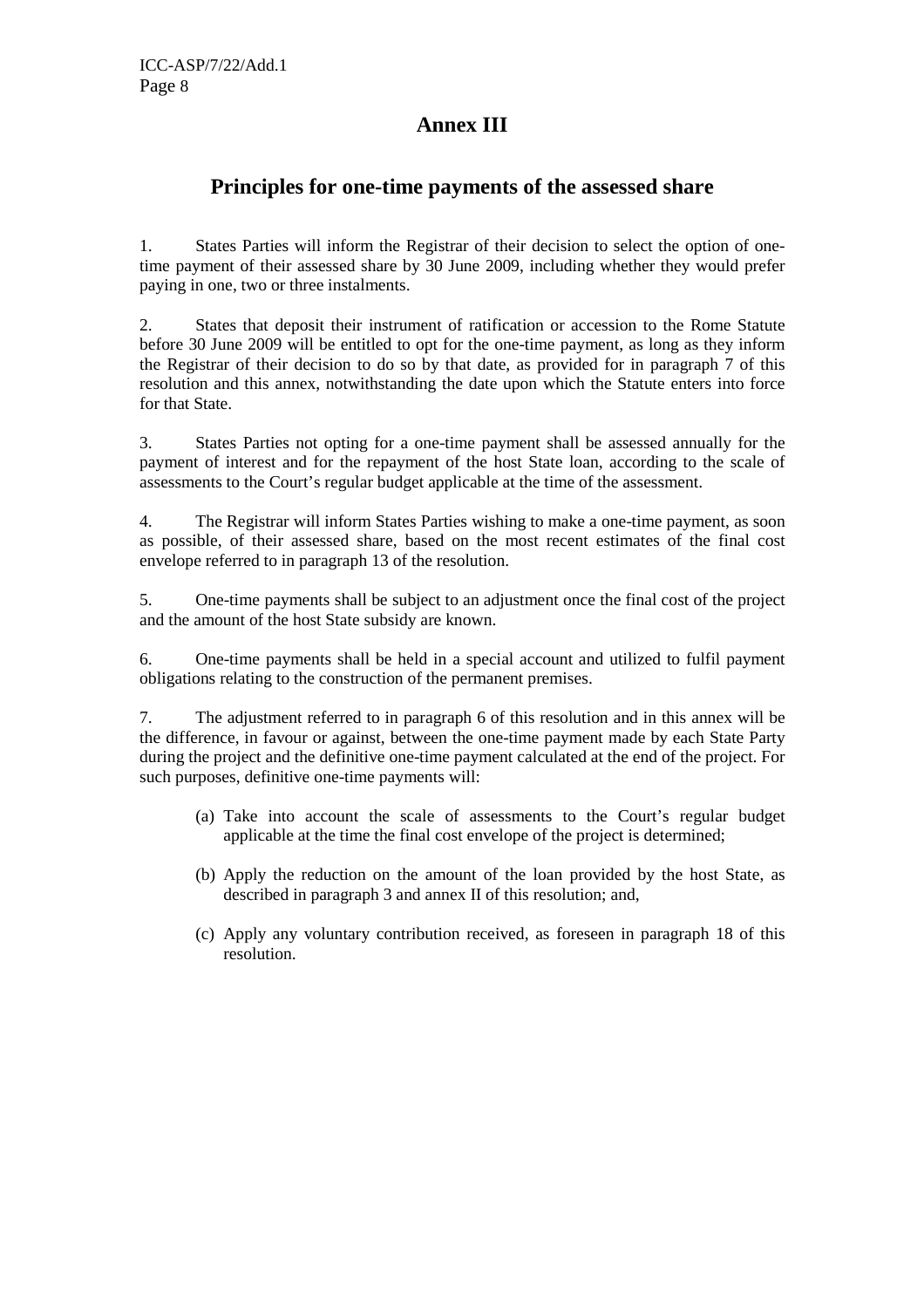## **Annex IV**

## **Cash-flow scheme**

|                                  |                                                   | Totals (M€     | 2008               |     | 2009 |     | 2010                          |                 | 2011  |      | 2012  |                  | 2013  |      | 2014  | 2015               |     |
|----------------------------------|---------------------------------------------------|----------------|--------------------|-----|------|-----|-------------------------------|-----------------|-------|------|-------|------------------|-------|------|-------|--------------------|-----|
|                                  |                                                   |                |                    |     |      |     |                               |                 |       |      |       |                  |       |      |       |                    |     |
|                                  |                                                   |                | <b>Competition</b> |     |      |     | <b>Design &amp; tendering</b> |                 |       |      |       | <b>Execution</b> |       |      |       | <b>Maintenance</b> |     |
|                                  |                                                   |                | year               |     | year |     | vear                          |                 | vear  |      | year  |                  | year  |      | vear  | year               |     |
|                                  |                                                   |                |                    |     |      |     |                               |                 |       |      |       |                  |       |      |       |                    |     |
|                                  |                                                   | 100%           | 0%                 |     | 0%   |     | 0%                            |                 | 20%   |      | 25%   |                  | 35%   |      | 15%   | 5%                 |     |
| <b>BOX 1: Construction costs</b> |                                                   | € 114.9        |                    | 0.0 |      | 0.0 |                               | 0.0             |       | 23.0 |       | 28.7             |       | 40.2 | 17.2  |                    | 5.7 |
|                                  |                                                   |                |                    |     |      |     |                               |                 |       |      |       |                  |       |      |       |                    |     |
|                                  |                                                   |                |                    |     |      |     |                               |                 |       |      |       |                  |       |      |       |                    |     |
|                                  |                                                   |                |                    |     |      |     |                               |                 |       |      |       |                  |       |      |       |                    |     |
|                                  | <b>BOX 3: Other construction costs</b>            | € 75.1         |                    | 0.0 |      | 6.3 |                               | 16.1            |       | 12.4 |       | 13.8             |       | 16.6 | 7.9   |                    | 1.9 |
|                                  |                                                   |                |                    |     |      |     |                               |                 |       |      |       |                  |       |      |       |                    |     |
| Divided in:                      |                                                   |                |                    |     |      |     |                               |                 |       |      |       |                  |       |      |       |                    |     |
|                                  |                                                   |                | 0%                 |     | 10%  |     | 15%                           |                 | 20%   |      | 25%   |                  | 25%   |      | 5%    | 0%                 |     |
| 15%                              | Contingency                                       | € 17.2         |                    | 0.0 |      | 1.7 |                               | 2.6             |       | 3.4  |       | 4.3              |       | 4.3  | 0.9   |                    | 0.0 |
|                                  |                                                   |                |                    |     |      |     |                               |                 |       |      |       |                  |       |      |       |                    |     |
|                                  |                                                   |                | 0%                 |     | 0%   |     | 0%                            |                 | 0%    |      | 10%   |                  | 20%   |      | 70%   | 0%                 |     |
| 1%                               | Integrated, specialized representational features | $\epsilon$ 1.1 |                    | 0.0 |      | 0.0 |                               | 0.0             |       | 0.0  |       | 0.1              |       | 0.2  | 0.8   |                    | 0.0 |
|                                  |                                                   |                |                    |     |      |     |                               |                 |       |      |       |                  |       |      |       |                    |     |
|                                  |                                                   |                | 0%                 |     | 10%  |     | 25%                           |                 | 17%   |      | 15%   |                  | 15%   |      | 15%   | 3%                 |     |
| 4%                               | Fees Projectmanagement                            | € 5.3          |                    | 0.0 |      | 0.5 |                               | 1.3             |       | 0.9  |       | 0.8              |       | 0.8  | 0.8   |                    | 0.2 |
|                                  |                                                   |                |                    |     |      |     |                               |                 |       |      |       |                  |       |      |       |                    |     |
|                                  |                                                   |                | 0%                 |     | 20%  |     | 50%                           |                 | 15%   |      | 10%   |                  | 5%    |      | 0%    | 0%                 |     |
| 14%                              | Fees designers, engineers, consultants etc        | € 18.5         |                    | 0.0 |      | 3.7 |                               | 9.3             |       | 2.8  |       | 1.9              |       | 0.9  | 0.0   |                    | 0.0 |
|                                  |                                                   |                |                    |     |      |     |                               |                 |       |      |       |                  |       |      |       |                    |     |
|                                  |                                                   |                | 0%                 |     | 0%   |     | 43%                           |                 | 29%   |      | 11%   |                  | 9%    |      | 9%    | 0%                 |     |
| 4%                               | Permit and dues                                   | € 3.5          |                    | 0.0 |      | 0.0 |                               | 1.5             |       | 1.0  |       | 0.4              |       | 0.3  | 0.3   |                    | 0.0 |
|                                  |                                                   |                |                    |     |      |     |                               |                 |       |      |       |                  |       |      |       |                    |     |
|                                  |                                                   |                | 0%                 |     | 0%   |     | 0%                            |                 | 0%    |      | 0%    |                  | 0%    |      | 100%  | 0%                 |     |
| sum                              | Consultancy user permits                          | € 0.1          |                    | 0.0 |      | 0.0 |                               | 0.0             |       | 0.0  |       | 0.0              |       | 0.0  | 0.1   |                    | 0.0 |
|                                  |                                                   |                |                    |     |      |     |                               |                 |       |      |       |                  |       |      |       |                    |     |
|                                  | Total                                             | € 45.7         |                    | 0.0 |      | 6.0 |                               | 14.7            |       | 8.1  |       | 7.5              |       | 6.5  | 2.8   |                    | 0.2 |
|                                  |                                                   |                | 3.3%               |     | 6.7% |     | 10.2%                         |                 | 13.8% |      | 17.6% |                  | 21.4% |      | 25.4% | 29.5%              |     |
| 1.03                             | Escalation estimated 3%                           | l€ 29          |                    | 0.0 |      | 0.4 |                               | 1.5             |       | 4.3  |       | 6.4              |       | 10.0 | 5.1   |                    | 1.7 |
| Total                            |                                                   | 190            |                    |     |      | 6   |                               | 16              |       | 35   |       | 43               |       | 57   | 25    |                    | 8   |
|                                  |                                                   |                |                    |     |      |     |                               | $\overline{22}$ |       | 58   |       | 100              |       | 157  | 182   |                    | 190 |

#### **Comments**

- Payments in year 2015 are due to the delay between the construction and the acceptance of payments.